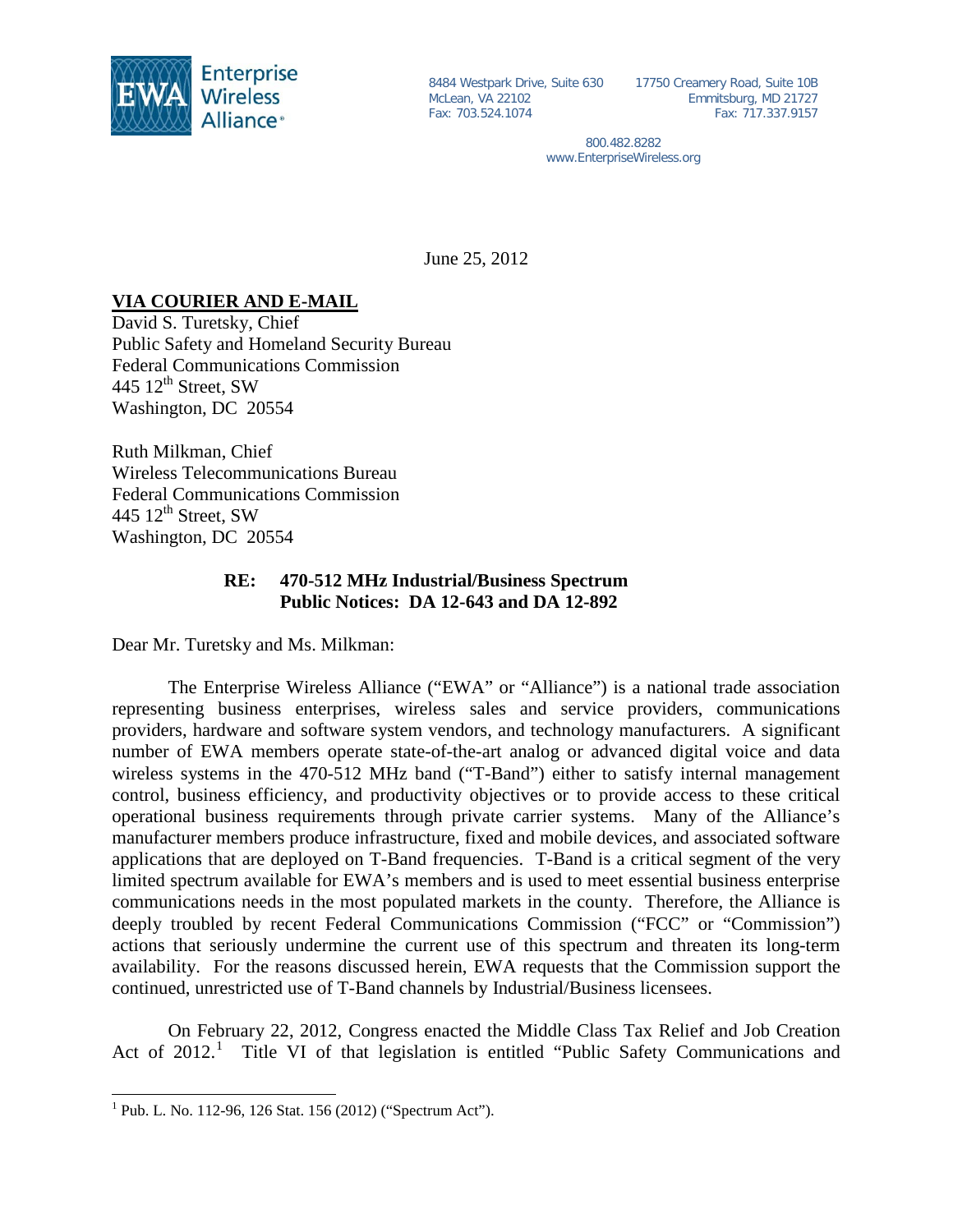Electromagnetic Spectrum Auctions." Subtitle A of Title VI is labeled "Reallocation of Public Safety Spectrum." The first provision, Section 6101, directs the FCC to "reallocate the 700 MHz D block spectrum for use by public safety entities...."<sup>[2](#page-1-0)</sup> That 10 MHz is to be added to the 10 MHz of 700 MHz broadband spectrum previously allocated for public safety use.<sup>[3](#page-1-1)</sup> The next provision, Section 6103, is entitled "470-512 MHz Public Safety Spectrum" and states the following:

- (a) In General-Not later than 9 years after the date of enactment of this title, the Commission shall-
	- (1) reallocate the spectrum in the 470-512 MHz band (referred to in this section as the "T-Band spectrum") currently used by public safety eligibles as identified in section 90.303 of title 47, Code of Federal Regulations; and
	- (2) begin a system of competitive bidding under section 309(j) of the Communications Act of 1934 (47 U.S.C. 309(j)) to grant new initial licenses for the use of the spectrum described in paragraph  $(1)$ .<sup>[4](#page-1-2)</sup>

There is no legislative history accompanying the Spectrum Act. Nonetheless, the linkage between these two directives to the FCC is clear: (1) reallocate the D Block that had been scheduled for commercial auction to public safety; and (2) reallocate T-Band spectrum from public safety eligibles for a future commercial auction. By contrast, the Spectrum Act makes no reference to T-Band spectrum used by Industrial/Business licensees. It does not direct the FCC to reallocate any T-Band spectrum except that "currently used by public safety eligibles" or provide for the reallocation of alternative spectrum for use by Industrial/Business licensees.

Nonetheless, on April 26, 2012, the Commission announced what it described as a "limited suspension" of the acceptance and the processing of certain applications for Part 22 and Part 90 authorizations in the 470-[5](#page-1-3)12 MHz band ("T-Band").<sup>5</sup> This action effectively "freezes" T-Band spectrum for an indeterminate period, one that could last more than a decade. Critically, for Industrial/Business T-Band incumbents, the FCC's action incorporates all T-Band frequencies and applies to Industrial/Business as well as public safety entities. The FCC will not accept any applications for new T-Band authorizations, for modifications that propose to extend the coverage of an existing system however incrementally, or for modifications that seek to add

<span id="page-1-0"></span> $^2$  *Id.* § 6101.<br><sup>3</sup> 47 C.F.R. § 90.528.

<span id="page-1-2"></span><span id="page-1-1"></span> $<sup>4</sup>$  Spectrum Act § 6103.</sup>

<span id="page-1-3"></span><sup>5</sup> Wireless Telecommunications Bureau and Public Safety and Homeland Security Bureau Suspend the Acceptance and Processing of Certain Part 22 and 90 Applications for 470-512 MHz ("T-Band") Spectrum, *Public Notice*, DA 12-643 (rel. Apr. 26, 2012) ("Freeze PN"). In response to a written request from EWA and inquiries from others, the Commission released a clarification of the Freeze PN. Wireless Telecommunications Bureau and Public Safety and Homeland Security Bureau Clarify Suspension of the Acceptance and Processing of Certain Part 22 and 90 Applications for 470-512 MHz ("T-Band") Spectrum, *Public Notice*, DA 12-892 (rel. June 7, 2012) ("Clarification PN"). The Clarification PN does resolve certain questions, in particular that the FCC will accept and process modification applications that do not "extend the station's authorized interference contour in any direction." Since T-Band systems are not licensed based on predicted contours, EWA assumes that the "authorized interference contour" is the 21 dBu interference contour in 90.187 (b)(iii) that is used in the 421-512 MHz trunking analysis and that the FCC intends to use it as the test for permissible conventional as well as trunked applications.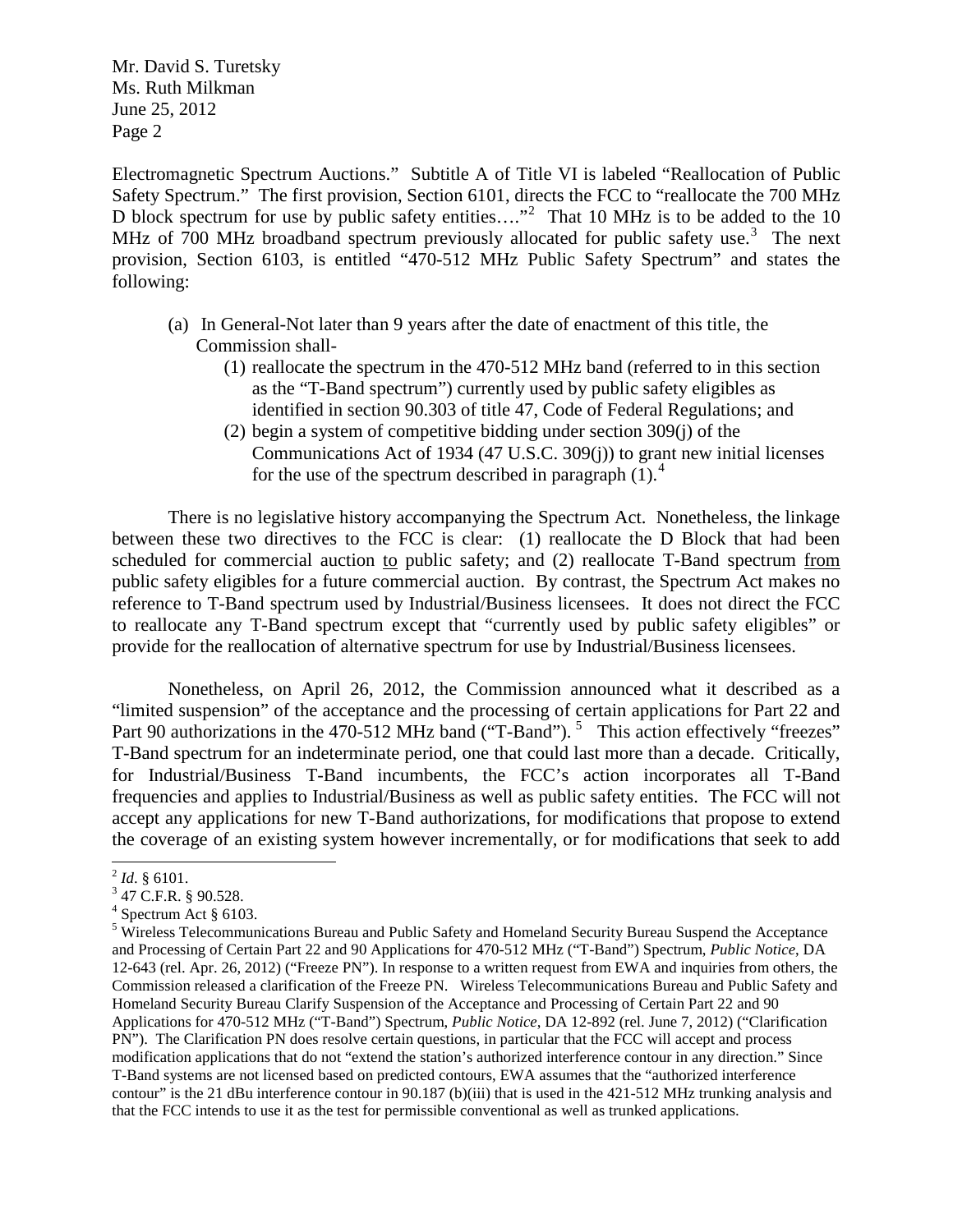or even merely exchange T-Band frequencies on a one-for-one basis. Moreover, the FCC has applied the freeze to already coordinated applications that were pending with the FCC at the time the Freeze PN was released. Applications from parties that had paid the required frequency coordination and FCC filing fees and had met all FCC requirements are in regulatory limbo while the Commission considers how to implement the Spectrum Act. The FCC justified this band-wide freeze based on the need to maintain a "stable spectral landscape" while it undertakes its deliberations.<sup>[6](#page-2-0)</sup>

EWA urges the Commission to revisit its reading of the Spectrum Act. By applying the freeze to T-Band spectrum currently used by Industrial/Business licensees, the Commission has clearly gone beyond the plain meaning of the statute. Title VI expressly addresses only public safety communications and its Subtitle A, "Reallocation of Public Safety Spectrum," could not be clearer. Congress established a quid pro quo: specifically, it reallocated 10 MHz of commercial 700 MHz broadband spectrum for public safety use, but required public safety to relinquish its T-Band spectrum for other uses. Congress could have directed the FCC to reallocate all T-Band spectrum identified in FCC Rule Section 90.303, but instead specifically qualified the spectrum at issue as that "currently used by public safety eligibles." By expanding its deliberations about how to implement the Spectrum Act to include spectrum used by other categories of T-Band licensees, the Commission is substituting its own judgment for that of Congress.

This more limited reading of the statutory directive is consistent not only with the nomenclature of its titles, but with the fact that the loss of public safety T-Band spectrum was counterbalanced by a nationwide 10 MHz allocation exclusively for public safety use and a provision directing the use of auction proceeds to finance the relocation of those T-Band systems.<sup>[7](#page-2-1)</sup> By contrast, Industrial/Business licensees have not received a new allocation for more than a quarter century. $8$  The legacy spectrum available for this critical wireless user community is fully assigned in the markets in which T-Band channels are allocated.<sup>[9](#page-2-3)</sup> Moreover, unlike T-Band, the vast majority of that spectrum is licensable only on a shared basis. It is effectively impossible to secure VHF or UHF band channel exclusivity in those heavily encumbered markets where exclusive control channels are needed for the migration from analog to more efficient and more useful digital technologies. It is not reasonable to assume that Congress

<span id="page-2-0"></span> <sup>6</sup> Freeze PN at 1.

<span id="page-2-1"></span><sup>&</sup>lt;sup>7</sup> Spectrum Act §6103(b). This is not to say that EWA endorses the reallocation of public safety T-Band spectrum for other uses. The Alliance recognizes that this band supports tens of thousands of public safety units that may not easily find a comparable spectrum home, even if the relocation costs are paid in part from auction proceeds. *See* Amendment of Parts 2, 15, and 90 of the Commission's Rules and Regulations to Allocate Frequencies in the 900 MHz Reserve Band for Private Land Mobile Use, Gen. Docket No. 84-1233, *Report and Order*, 2 FCC Rcd 1825 (1986).

<span id="page-2-3"></span><span id="page-2-2"></span><sup>&</sup>lt;sup>9</sup> The only "new" spectrum that has and will become available in the 11 markets in which T-Band spectrum is allocated is the 800 MHz interleaved spectrum that is in the process of being relinquished by Sprint Nextel Corporation. However, eligibility for that vacated spectrum is limited to public safety entities for the first three years and to public safety and critical infrastructure industry entities for the following two years. *See* Improving Public Safety Communications in the 800 MHz Band, WT Docket No. 02-55, *Report and Order, Fifth Report and Order, Fourth Memorandum Opinion and Order, and Order,* 19 FCC Rcd 14969 at 15052 ¶ 152 (2004).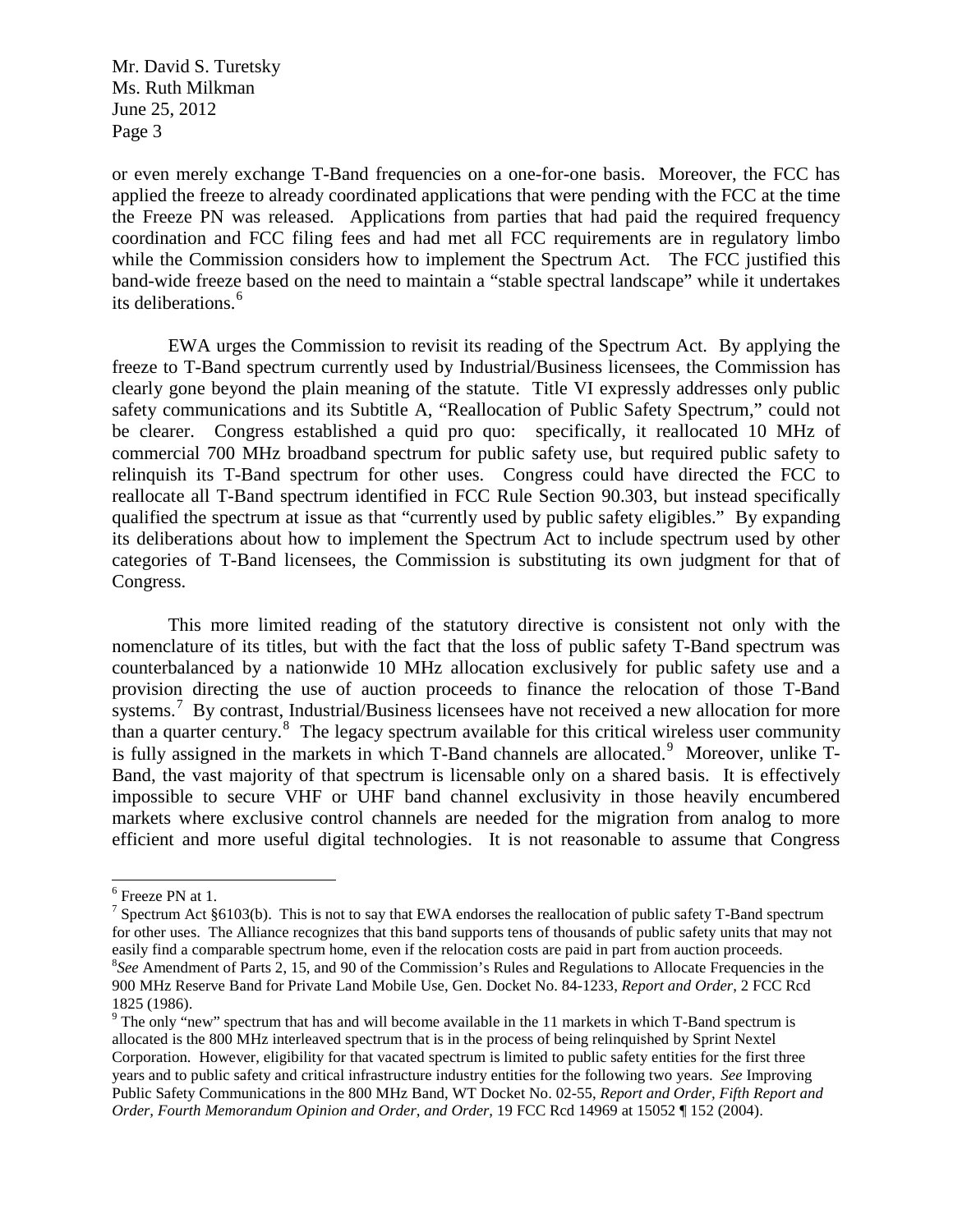intended to displace Industrial/Business T-Band systems without providing these economy boosting businesses with both alternative comparable spectrum and a relocation funding mechanism as it did for mission critical entities.

The Commission's action has placed EWA's members in an untenable position. Not only are their systems frozen at a critical point in the analog to digital technology transition process, but the freeze imposes a competitive handicap that already is impacting the Private Land Mobile Radio marketplace. This is true even for entities that are not seeking to expand their geographic footprint or channel capacity. Licensees of established private, internal T-Band systems still must decide whether to continue adding units to their fleets when there is no certainty about when the FCC will even propose, much less adopt, rules governing the future availability of this spectrum, what those rules will be, or whether licensees will be required to self-finance their relocation. Given this level of uncertainty, licensees will need to make hard choices in determining whether investing in additional equipment is economically justifiable.

The situation may be worse for the commercial operators providing communications service capabilities to Industrial/Business users. Competitors already are advising prospective and existing customers that they should avoid or abandon T-Band, because the FCC is going to reallocate this spectrum. They are able to point to the Freeze PN and the Clarification PN as evidence that this spectrum is slated for auction and also to warn that neither Congress nor the FCC has identified replacement spectrum for these T-Band operations or funding for their relocation. This is an untenable competitive situation that is not required by any fair reading of the Spectrum Act and not justified from a public policy perspective. The Commission's desire to stabilize the spectrum environment for the future, unidentified use of T-Band by unknown entities has actually served to destabilize what has been a vibrant spectral environment, an intensively used allocation that has provided critical communications capabilities for many thousands of Industrial/Business entities that promote local economies and create jobs.

Finally, the FCC's decision to freeze not only new but pending applications is contrary to normal Commission practice and cannot be justified on public policy grounds. The much more typical approach is to freeze the acceptance of newly filed applications, not the processing of applications already on file that are consistent with current Commission rules.<sup>[10](#page-3-0)</sup> The

<span id="page-3-0"></span><sup>&</sup>lt;sup>10</sup> *See, e.g.*, Revision of Part 22 and Part 90 of the Commission's Rules to Facilitate Future Development of Paging Systems, WT Docket No. 96-18, *First Report and Order*, 11 FCC Rcd 16570 at ¶ 2 (1996)(FCC suspended acceptance of new paging applications as part of a proposal to convert from site-based to geographic licensing); Implementation of Sections 3(n) and 332 of the Communications Act*,* GN Docket No. 93-252, *Third Report and Order*, 9 FCC Rcd 7988 at ¶¶ 107-8 (1994) (FCC suspended acceptance of 800 MHz SMR Pool applications in conjunction with a proposal to implement changes in service rules and channel blocks); Amendment of Parts 1, 21, 73, 74 and 101 of the Commission's Rules to Facilitate the Provision of Fixed and Mobile Broadband Access, Educational, and Other Advanced Services in the 2150-2162 and 2500-2690 MHz Bands, *Notice of Proposed Rulemaking and Memorandum Opinion and Order*, 18 FCC Rcd 6722 at ¶ 229 (2003)(FCC adopted a freeze on the acceptance of certain ITFS applications while it undertook a comprehensive review of the ITFS service); Freeze on the Filing of Certain TV and DTV Requests for Allotment of Service Area Changes, *Public Notice*, 19 FCC Rcd 14810 (2004) (FCC prohibited the acceptance of new applications and petitions requesting new channels or service areas while the FCC was developing a new DTV Table of Allotments).